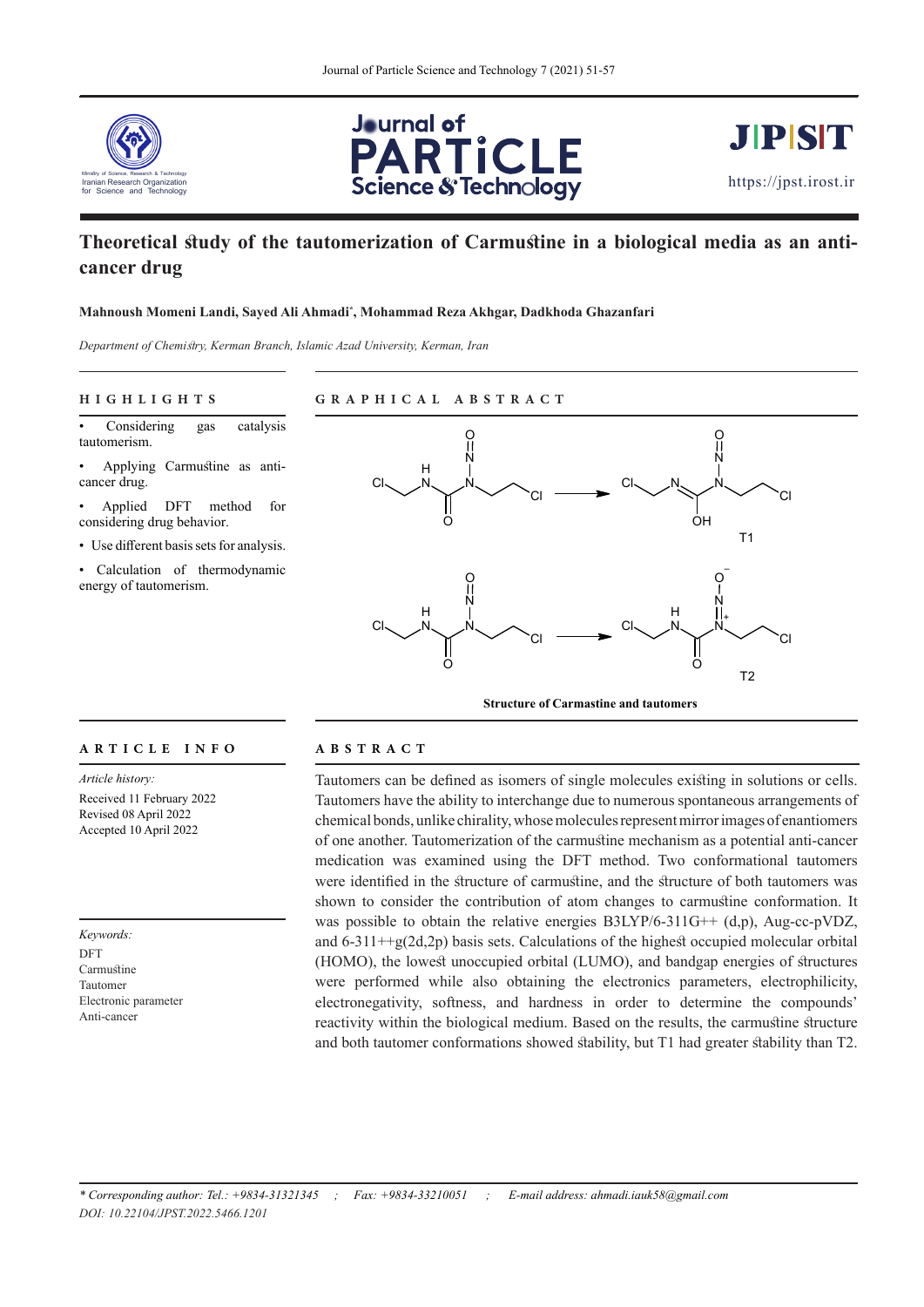## **1. Introduction**

Given its decomposition mechanisms and distinctive characteristics, it is possible to regard carmustine or [1,3-bis(2-chloroethyl)-1-nitrosourea] as a DNAmodifying agent and a suitable antitumor medication [1-3]. This medication can be categorized into a group of drugs belonging to a class of alkylating anticancer agents, which significantly contribute to treating different human cancers, including leukemia, malignant melanoma, and secondary brain tumors [4-8]. Like other components of nitrosourea derivatives, carmustine shows high lipophilic properties with a lower molecular weight, facilitating its penetration into the CNS and easy crossing through the blood-brain barrier [9-10]. Additionally, the cytotoxic effects of nitrosoureas (CNUs) can be employed to inhibit cancer cell growth.

The primary mechanism of action is exerted through DNA binding and DNA alkylation by a nitrogenous base within a duplex [11,12]. This process inhibits some fundamental processes such as DNA replication, transcription, and translation [13-18]. The two chloroethyl groups make carmustine a bifunctional alkylating agent and enable it to establish intra- and inter-cellular DNA cross-linking [19-22]. Typically, nitrosoureas containing carmustine show extreme instability, undergoing rapid spontaneous transformations that result in several products [23-30]. As a result of such transformations, rapidly converting the alkylating chlorocarbonium ion (active species) produces highly unstable 2-chloroethyldiazene hydroxide [31-33]. The chlorocarbonium ion can be described as a potent alkylating agent capable of cross-linking DNA, which results in high levels of toxicity compared to simple monoalkylation. There are several studies in the relevant literature on dacarbazine tautomerization [34].

The current paper seeks to examine the mechanisms of carmustine degradation and its decomposition pathways in an aqueous medium while investigating the drug's degradation mechanisms the effects from a molecular perspective. Given the interactions of carmustine with DNA, the carmustine tautomer configuration was investigated in a biological media to obtain the best structure of carmustine for the study.

# **2. Computational model**

The effect of two configurations of tautomer on

carmustine (C) reactivity was examined using the DFT framework to perform all calculations while considering unrestricted spin settings at Becke's 3-parameter hybrid functional together with the Lee-Yang-Parr correlation functional (B3LYP) and describing the atoms' computational level using the Aug-cc-pVDZ, 6-311++g(d,p), and 6-311++g(2d,2p) people basis set. Gauss View 5.0 software was used to build the basic structure, then Gaussian 09 revision A02 was employed to optimize the structures [35]. Various configurations of tautomers were taken into account. The following procedure was used to calculate the energy of stability, structural parameters, dipole moment, electronegativity, thermal features, IR frequency, and reactivity characteristics. The calculation of DFT-based chemical reactivity, along with stability descriptors, consisting of electronic chemical potential  $(\mu)$ , chemical hardness (*η*) and global softness (*S*), and electrophilicity index (*ω*) was performed using Eqs. (1) through (4) under Koopmans theorem.

$$
\mu = -\chi \tag{1}
$$

$$
\eta = (I-A) / 2 \tag{2}
$$

$$
S = I/\eta \tag{3}
$$

$$
\omega = \chi^2 / 2\eta \tag{4}
$$

where  $\chi$ ,  $I$ , and  $A$ , represent the electronegativity, ionization potential, and electron affinity, respectively.

# **3. Results and discussion**

There are two tautomer arrangements for carmustine that establish biological and hydrogen binding to the DNA and different chemical mixtures. Since every change in the hydrogen position within the chemical structure can lead to changes in the effects of the drug, the gas-phase of T1 and T2 tautomer arrangements of carmustine were investigated. Table 1 illustrates the geometric properties of carmustine and tautomers, although the geometric properties of all compounds changed when using  $6-311++(d,p)$  and  $6-311++(2d,2p)$ . However, the compounds showed their most desirable and precise structure using the Aug-cc-pVDZ basis set. Fig. 1 shows the energy of the optimal structures of C, T1, and T2.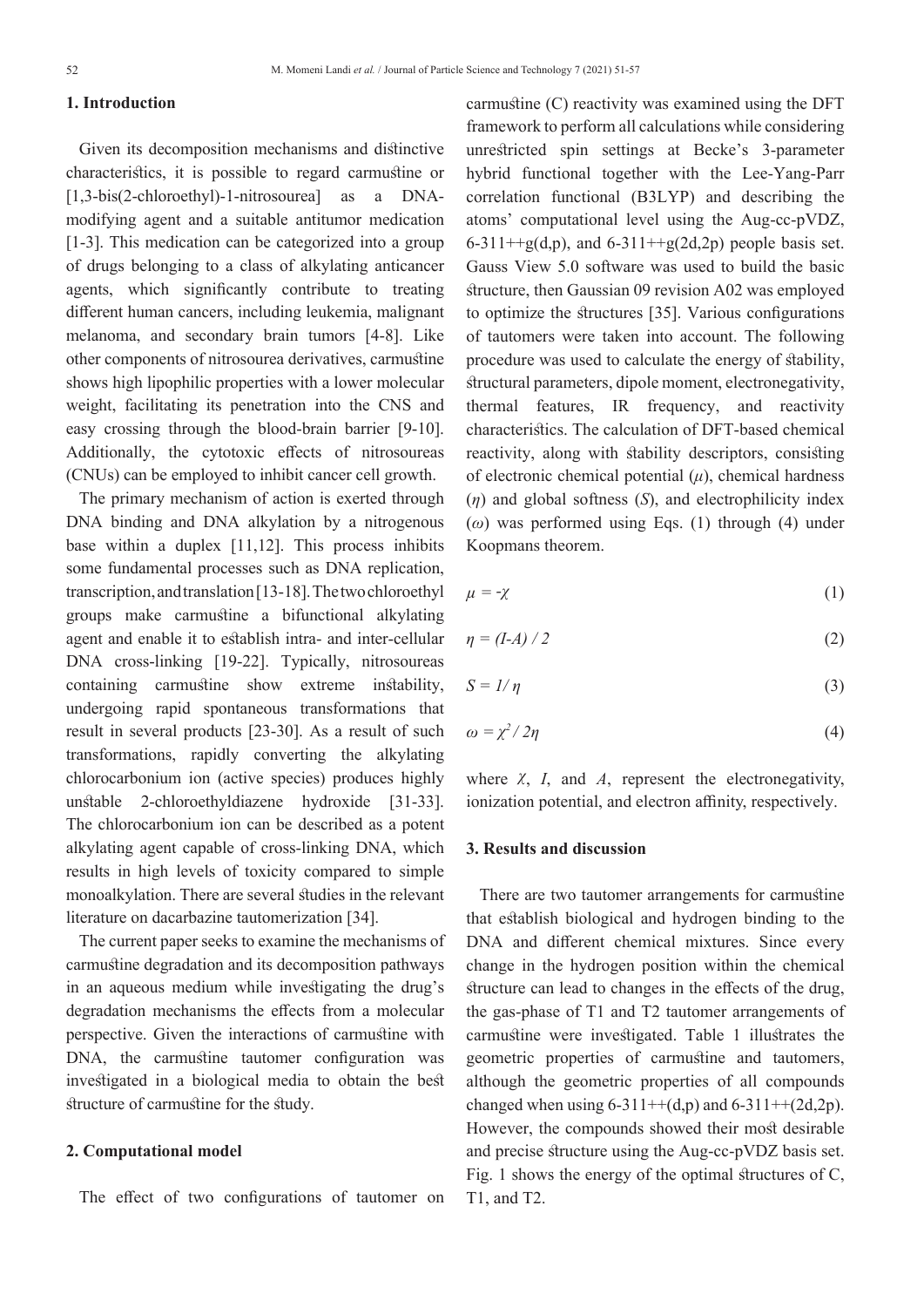| <b>Bond</b>                      | $6-311++(d,p)$ |                |                | $6-311++(2d,2p)$ |      |                | Aug-cc-pVDZ |           |                |
|----------------------------------|----------------|----------------|----------------|------------------|------|----------------|-------------|-----------|----------------|
|                                  | $\mathbf C$    | T <sub>1</sub> | T <sub>2</sub> | C                | T1   | T <sub>2</sub> | $\mathbf C$ | <b>T1</b> | T <sub>2</sub> |
| $C7-N17$                         | 1.35           | 1.25           | 1.35           | 1.35             | 1.25 | 1.35           | 1.35        | 1.26      | 1.35           |
| $C7-O20$                         | 1.21           | 1.36           | 1.21           | 1.21             | 1.36 | 1.21           | 1.22        | 1.36      | 1.22           |
| N <sub>18</sub> -N <sub>19</sub> | 1.35           | 1.36           | 1.35           | 1.35             | 1.36 | 1.35           | 1.35        | 1.36      | 1.35           |
| N <sub>19</sub> -021             | 1.21           | 1.20           | 1.21           | 1.21             | 1.20 | 1.21           | 1.21        | 1.21      | 1.21           |

**Table 1.** The geometry of carmustine, T1, and T2 using all basis sets..

According to the obtained data, carmustine and T2 had similar structures and the potential to function similarly in chemical media; the calculation of the electronics parameters better illustrates this possibility. Fig. 2 indicates the tautomer when it reaches equilibrium. The optimal structures of C, T1, and T2 are shown in Figs. 3 and 4. The compound HOMO and LUMO plots are illustrated in Figs. 5 through 7. The negative electron density has been highlighted using red, while positive patterns are indicated using green. Negative and positive densities reflect the compound's electrophilicity and



**Fig. 1.** The energy of the optimal structures of C, T1, and T2.



**Fig. 2.** Structure of carmustine and tautomers upon reaching equlibrium.

electron affinity zones, respectively. The mentioned zones can change the atom hybridization in the molecules. Figs. 8 through 10 indicated the IR spectra of C, T1, and T2 to determine the enol and imine forms of tautomerization.



**Fig. 3.** Optimized structure of tautomer T1 and T2 by Aug-cc-pVDZ.



**Fig. 4.** Optimized structure of carmustine by Aug-cc-pVDZ.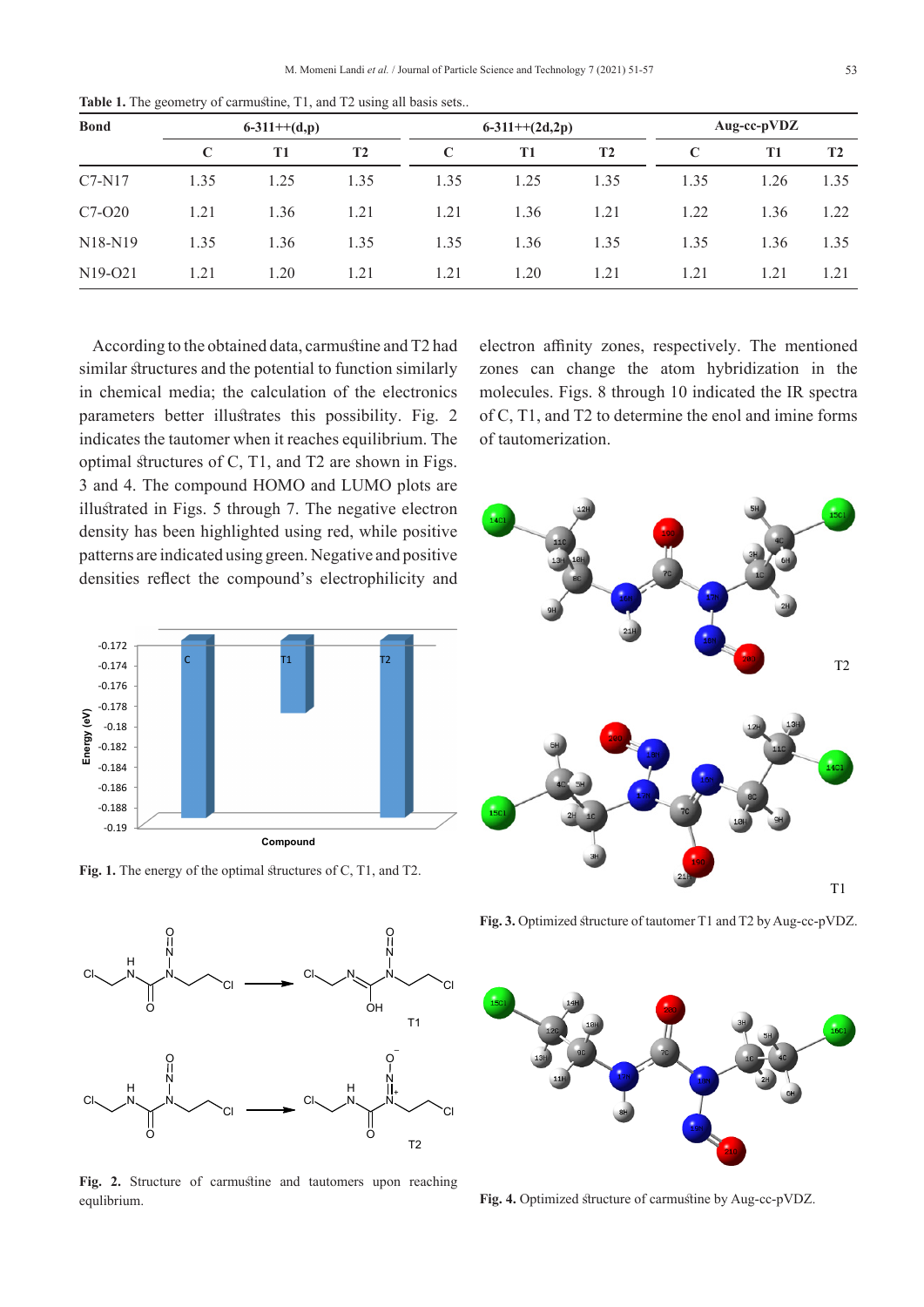

**Fig. 5.** HOMO-LUMO plot of carmustine by Aug-cc-pVDZ.



**Fig. 6.** HOMO-LUMO plot of T1 by Aug-cc-pVDZ.



**Fig. 7.** HOMO-LUMO plot of T2 by Aug-cc-pVDZ.

In Table 2, the dipole moment of T1 is more than the dipole moment of C and T2, which refers to electronegativity and the position of the heteroatom and a hydrogen atom. When heteroatoms, like N, O, and halides, gather in the same position, the dipole moment vector gets bigger.

HOMO energy shows a molecule's capability of donating electrons; therefore, higher  $E_{HOMO}$  values indicate a greater possibility of donating electrons by the molecule. On the other hand, LUMO energy represents a molecule's ability to accept electrons, which means that lower  $E_{HOMO}$  values result in the greater possibility



**Fig. 8.** IR spectrum of carmustine by Aug-cc-pVDZ.



**Fig. 9.** IR spectrum of T1 by Aug-cc-pVDZ.



**Fig. 10.** IR spectrum of T2 by Aug-cc-pVDZ.

of receiving electrons by the molecule. The main parameter is the energy gap that exists among the energy levels of HOMO and LUMO (Fig. 11); it is a function of the molecules' reactivity. Ionization potential basically describes atom chemical reactivity, and the high ionization potential of molecules reflects their highly stable status. Hard molecules possess more significant energy gaps, while their soft counterparts show higher reactivity associated with their higher potential for electron donation. The electrophilicity index describes the molecule's capability for election acceptance. The compounds' electronic parameters are presented in Table 2. As shown in this table, C donates electrons in a chemical media, and T1 shows the most favorable structure to receive electrons in those conditions. Considering the bandgap energy, T1 had higher reactivity, acting better in a biological chemical media.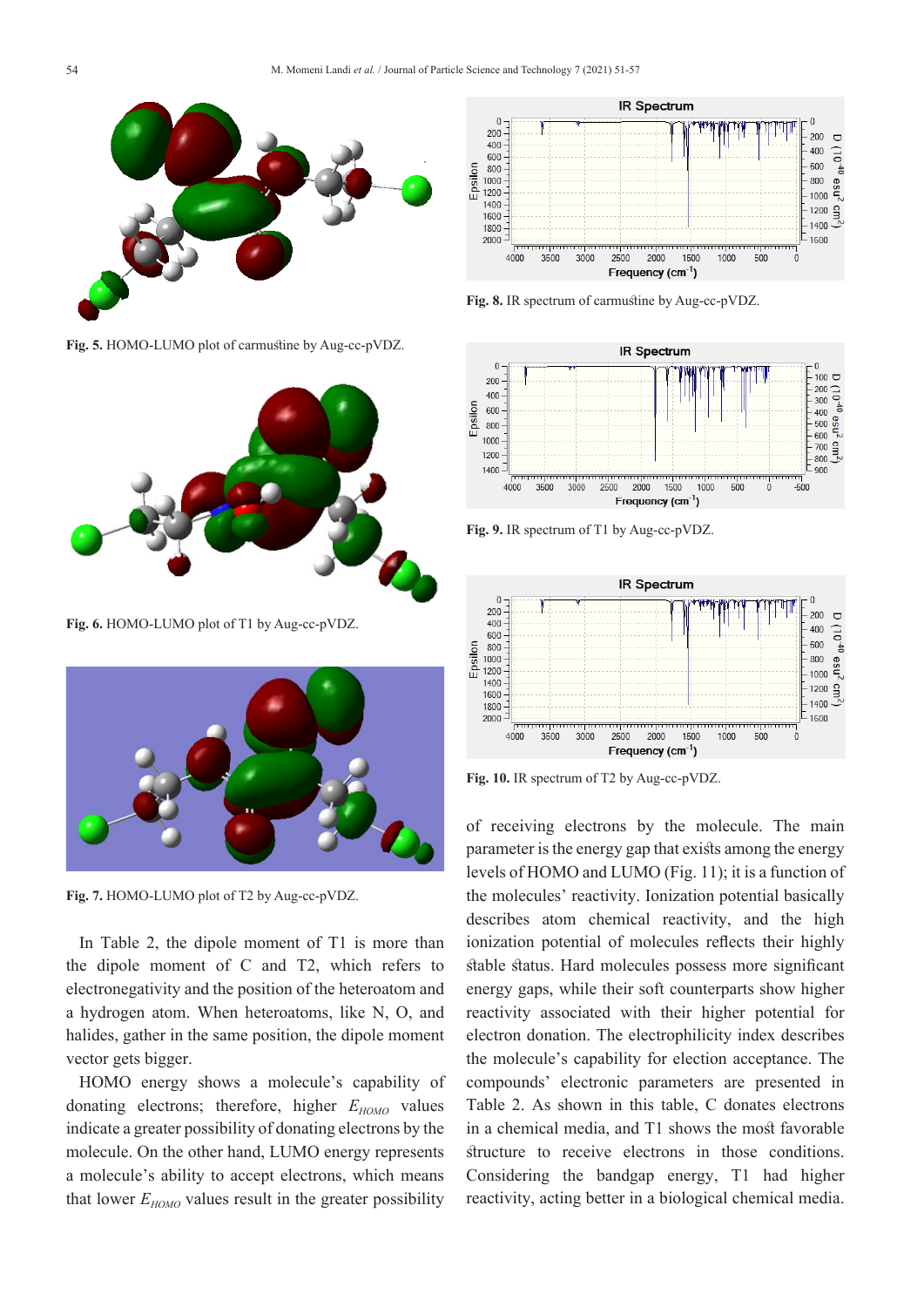**Table 2.** Electronics parameters of C, T1, and T2 by AUG-CC-PVDZ.

| <b>Molecular parameters</b>                  | C          | <b>T1</b>   | T <sub>2</sub> |  |
|----------------------------------------------|------------|-------------|----------------|--|
| $E_{HOMO}$                                   | $-0.27823$ | $-0.27123$  | $-0.27821$     |  |
| $E$ <sub>LUMO</sub>                          | $-0.10061$ | $-0.08698$  | $-0.10056$     |  |
| $\Delta E_{HOMO-LUMO}$                       | 0.17762    | 0.18425     | 0.17765        |  |
| IP (Ioniziation energy)                      | 0.27823    | 0.27123     | 0.27821        |  |
| Electron affinity (EA)                       | 0.10061    | 0.08698     | 0.10056        |  |
| Electronegativity $(X)$                      | 0.18942    | 0.179105    | 0.18938        |  |
| Chemical potential $(\mu)$                   | $-0.18942$ | $-0.179105$ | $-0.18938$     |  |
| Chemical softness $(S)$                      | 11.26      | 21.709      | 11.258         |  |
| Chemical hardness $(\eta)$                   | 0.0888     | 0.0460      | 0.888          |  |
| Global electrophilicitiy<br>index $(\omega)$ | 0.2020     | 0.3482      | 0.2018         |  |
| Dipole moment (Debye)                        | 2.2072     | 2.8056      | 2.2057         |  |
| $C_v$ (kcal/mol)                             | 45.459     | 46.384      | 45.439         |  |
| $S$ (kcal/mol)                               | 122.031    | 124.665     | 122.043        |  |



**Fig. 11.** HOMO and LUMO energy of the optimal structures of C, T1, and T2.

This result was supported by other thermodynamic and electronic parameters of the compounds. According to Figs. 8, 9 and 10, all the IR spectra showed the presence of the same functional groups in the compound and its tautomerization structures.

Thermodynamic properties showed stability and reactivity in the chemical media. The obtained negative chemical potential showed the stability of the compound. In Table 2, the chemical potentials -0.18942, -0.1791, and -0.18938 for C, T1, and T2, respectively, show that C is more stable than T1 and T2. The amount of entropy can help to confirm the chemical potential.

#### **4. Conclusions**

T1 can be considered the most stable bioactive form in the tautomer of carmustine. The interconversion between various tautomeric forms should be considered to understand carmustine's physical characteristics and chemical reactivity. The use of computational instruments that can predict the best tautomer stability will be effective, but quantum calculations seem to be highly time-consuming. However, generalization of the results is not recommended when deciding if the same counts of different molecules will demonstrate better stability for T1 tautomers. In addition, since the solvent and other circumstances will affect the equilibrium, attention is required when performing the estimations. Our results suggest that a large sample (hundreds or even thousands) of various molecules should be used in highlevel computational tautomerism analysis. The results of those analyses could be helpful in developing models for quantitative structure-tautomerism relationships that can predict tautomers with the greatest stability for every molecule (in the application range of the model) through suitable molecular descriptors.

# **Acknowledgment**

The authors would like to thank the Islamic Azad University, Kerman Branch, for their support of the present research work.

### **References**

- [1] S.K. Carter, F.M. Schabel Jr, L.E. Broder, T.P. Johnston, 1,3-bis (2-chloroethyl)-1-nitrosourea (BCNU) and other nitrosoureas in cancer treatment: a review, Adv. Cancer Res. 16 (1973) 273-332.
- [2] A. Naghipur, M.G. Ikonomou, P. Kebarle, J.W. Lown, Mechanism of action of (2-haloethyl) nitrosoureas on DNA: discrimination between alternative pathways of DNA base modification by 1,3-bis(2-fluoroethyl)-1-nitrosourea by using specific deuterium labeling and identification of reaction products by HPLC/tandem mass spectrometry, J. Am. Chem. Soc. 112 (1990) 3178-3187.
- [3] S. Puyo, D. Montaudon, P. Pourquier, From old alkylating agents to new minor groove binders, Crit. Rev. Oncol. Hemat. 89 (2014) 43-61.
- [4] W.J. Bodell, Repair of DNA alkylation products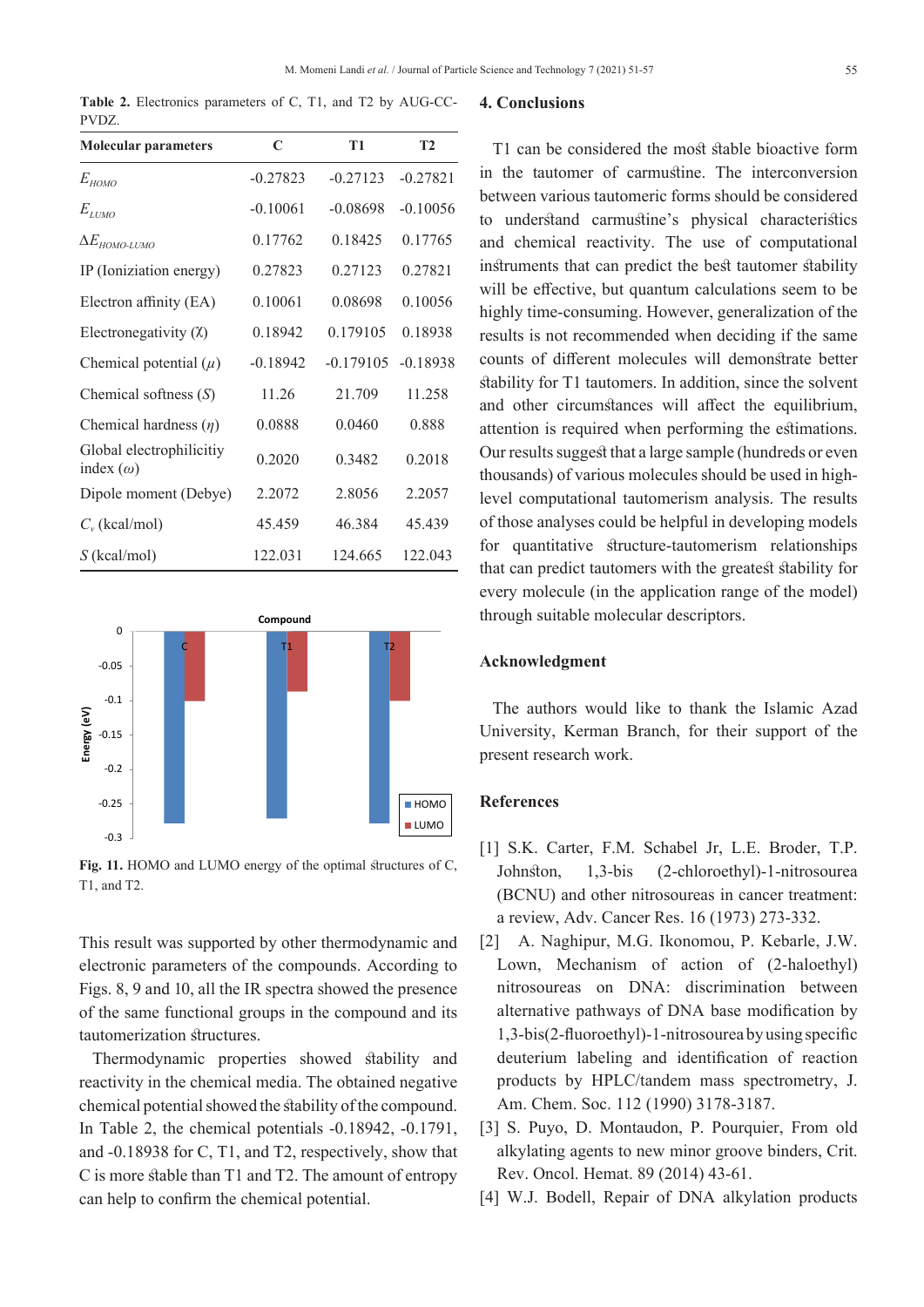formed in 9L cell lines treated with 1-(2-chloroethyl)- 1-nitrosourea, Mutat. Res. -Fund. Mol. M. 522 (2003) 85-92.

- [5] J.F. Schabel, Nitrosoureas: a review of experimental antitumor activity, Cancer Treat. Rep. 60 (1976) 665-698.
- [6] M. Miyagami, T. Tsubokawa, M. Tazoe, Y. Kagawa, Intra-arterial ACNU chemotherapy employing 20% mannitol osmotic blood-brain barrier disruption for malignant brain tumors, Neurol. Med. Chir. 30 (1990) 582-590.
- [7] J.S. Bindra, D. Lednicer, Chronicles of drug discovery, Vol. 1, John Wiley & Sons, Hoboken (1993).
- [8] J.D. Boice Jr, M.H. Greene, J.Y. Killen Jr, S.S. Ellenberg, R.J. Keehn, E. McFadden, T. Chen, J.F. Fraumeni Jr, Leukemia and preleukemia after adjuvant treatment of gastrointestinal cancer with semustine (methyl-CCNU), N. Engl. J. Med. 309 (1983) 1079-1084.
- [9] H.S. Zackheim, R.J. Feldmann, C. Lindsay, H.I. Maibach, Percutaneous absorption of 1,3-bis (2-chloroethyl)-I-nitrosourea (BCNU, carmustine) in mycosis fungoides, Brit. J. Dermatol. 97 (1977) 65-67.
- [10] M.D. Walker, E. Alexander, W.E. Hunt, C.S. MacCarty, M.S. Mahaley, J. Mealey, *et al.*, Evaluation of BCNU and/or radiotherapy in the treatment of anaplastic gliomas: a cooperative clinical trial, J. Neurosurg. 49 (1978) 333-343.
- [11] M.D. Walker, S.B. Green, D.P. Byar, E. Alexander Jr, U. Batzdorf, W.H. Brooks, *et al.*, Randomized comparisons of radiotherapy and nitrosoureas for the treatment of malignant glioma after surgery, Engl. J. Med. 303 (1980) 1323-1329.
- [12] D.B. Ludlum, The chloroethy lnitrosoureas: sensitivity and resistance to cancer chemotherapy at the molecular level, Cancer Invest. 15 (1997) 588- 598.
- [13] L. Zhuang, J. Gao, Y. Zeng, F. Yu, B. Zhang, M. Li, *et al.*, HPLC method validation for the quantification of lomustine to study pharmacokinetics of thermosensitive liposomeencapsulated lomustine containing iohexol for CT imaging in C6 glioma rats, J. Drug Metab. Ph. 36 (2011) 61-69.
- [14] R.A. Kramer, M.R. Boyd, J.H. Dees, Comparative nephrotoxicity of 1-(2-chloroethyl)-3-(trans-4 methylcyclohexyl)-1-nitrosourea (MeCCNU) and

chlorozotocin: functional-structural correlations in the Fischer 344 rat, Appl. Pharm. 82 (1986) 540-550.

- [15] F. Drablos, E. Feyzi, P.A. Aas, C.B. Vaagbo, B. Kavli, M.S. Bratlie, *et al.*, Alkylation damage in DNA and RNA-repair mechanisms and medical significance, DNA Repair. 3 (2004) 1389-1407.
- [16] T. Ducastelle, G. Raguenez-Viotte, H. Fouin-Fortunet, M. Matysiak, J. Hemet, J. Fillastre, The hepatotoxicity of 1-(2-chloroethyl)-3-cyclohexyl-1 nitrosourea (CCNU) in rats, Cancer Chemoth. Pharm. 22 (1988) 153-162.
- [17] O. Kristal, K.M. Rassnick, J.M. Gliatto, N.C. Northrup, J.D. Chretin, K. Morrison-Collister, *et al.*, Hepatotoxicity associated with CCNU (lomustine) chemotherapy in dogs, J. Vet. Intern. Med. 18 (2004) 75-80.
- [18] G.P. Wheeler, S. Chumley, Alkylating activity of 1,3-bis (2- chloroethyl)-1-nitrosourea and related compounds, J. Med. Chem. 10 (1967) 259-261.
- [19] S. Barranco, R. Humphrey, The effects of bleomycin on survival and cell progression in Chinese hamster cells in vitro, Cancer Res. 31 (1971) 1218-1223.
- [20] B. Bhuyan, L. Scheidt, T. Fraser, Cell cycle phase specificity of antitumor agents, Cancer Res. 32 (1972) 398-407.
- [21] R.A. Tobey, H.A. Crissman, Comparative effects of three nitrosourea derivatives on mammalian cell cycle progression, Cancer Res. 35 (1972) 460-470.
- [22] G.A. Le Blanc, D.J. Waxman, Interaction of anticancer drugs with hepatic monooxygenase enzymes, Drug Metab. Rev. 20 (1989) 395-439.
- [23] B.I. Fedeles, D. Li, V. Singh, Structural insights into tautomeric dynamics in nucleic acids and in antiviral nucleoside analogs, Front. Mol. Biosci. 8 (2022) 823253.
- [24] S. Hadidi, F. Shiri, M. Norouzibazaz, A DFT study of the degradation mechanism of anticancer drug carmustine in an aqueous medium, Struct. Chem. 30 (2019) 1315-1321.
- [25] M. Bayat, A.A. Taherpour, S.M. Elahi, T. Fellowes, Separation of anticancer medicines carmustine, lomustine, semustine and melphalan by PAMAM dendrimer: a theoretical study, J. Iran. Chem. Soc. 15 (2018) 1223-1234.
- [26] S. Chen, Q. Qiu, D. Wang, D. She, B. Yin, M. Chai, *et al.*, J. Wang, Long acting carmustine loaded natural extracellular matrix hydrogel for inhibition of glioblastoma recurrence after tumor resection, Front.